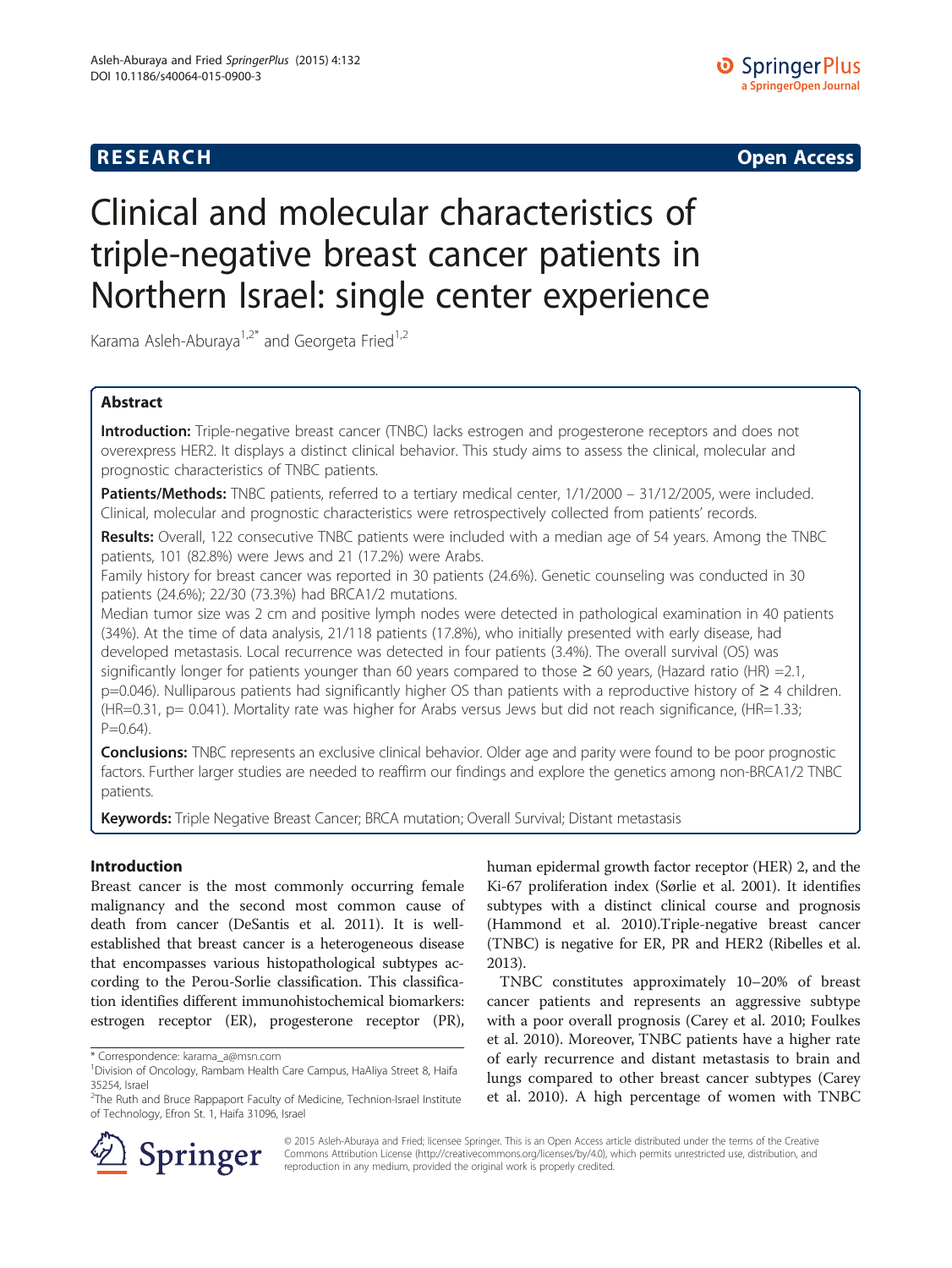(34%) relapse within the first three years of follow-up (Dent et al. [2007](#page-5-0)).

In addition to histopathological subtypes, the clinical course might be affected by the molecular genetic profile, including the germ-line mutation of the genes BRCA1 and BRCA2 (Badve et al. [2011](#page-5-0)). The interplay between BRCA mutations and TNBC is complex. Most breast tumors displaying BRCA1 mutations are TNBC (Atchley et al. [2008\)](#page-5-0). Furthermore, BRCA1-deficient tumors share biological characteristics with TNBC (Choo & Nielsen [2010\)](#page-5-0).

To the best of our knowledge, only scant literature has tried to explore the prevalence of BRCA 1/2 mutations among women with TNBC of different ethnic groups (Comen et al. [2011\)](#page-5-0). Greenup et al. found that the prevalence of BRCA1 mutations was significantly higher among Ashkenazi Jewish women diagnosed with TNBC, as compared to African-American patients (Greenup et al. [2013\)](#page-6-0). In Israel, a country with diverse and unique ethnic groups, there has been no attempt to characterize TNBC patients. The aim of the current study was to illustrate the clinical, molecular and prognostic characteristics of women with TNBC in Israel.

### Patients and methods

A retrospective review of the medical records of TNBC patients referred to a tertiary medical center (Rambam Health Care Campus, Haifa, Israel) between 1/1/2000 and 31/12/2005 was performed. Clinical data, molecular characteristics, treatment approaches and clinical data at follow-up visits were retrieved. Patients were divided into two main groups according to ethnicity: Arabic (A) and Jewish (J). ER, PR and HER2 status was extracted from routine pathology reports, and BRCA1/2 mutation status was obtained from genetic counseling reports. Follow-up clinical data included information about recurrent disease categorized as local, distant, or combined sites. Patients who presented initially with metastasis were not included in the recurrence parameters measurements.

#### Statistical analysis

Statistical analysis was performed with SPSS package version 21. Descriptive statistics in terms of mean, median range, and percentiles were applied to all parameters. Quantitative parameters were summarized by mean ± standard deviation (SD) and examined using T-test or Mann–Whitney U test. Categorical parameters were summarized using frequency measures, and statistical analysis was performed using Fisher exact test. Survival analysis was performed with Log rank test. Cox regression model was used to determine the association between overall

survival and several independent parameters. A p value of <0.05 was considered as statistically significant.

# Results

Overall, 122 consecutive TNBC patients were included in the study. The clinical, molecular, and histopathological characteristics of the TNBC patients are presented in Table [1](#page-2-0). A majority of patients (74.6%) were younger than 60 years of age, and the median age was 54 years (range, 27–93 years). A total of 101 (82.8%) patients were Jewish (J) and 21 (17.2%) were Arabic (A).

Reproductive history was examined according to the number of children at diagnosis and patients were divided into three subgroups, with the majority (54.5%) of TNBC patients having 1–3 children (Table [1\)](#page-2-0).

With regard to inheritance, 1st degree family history for breast cancer was reported in 30 (24.6%) patients. Genetic counseling was conducted for these 30 patients, 22 of whom (73.3%) were positive for BRCA1/2 mutations. These patients represented 18% (22/122) of all the women included in the study.

Histopathological studies demonstrated that infiltrating ductal carcinoma (IDC) was the prominent histopathological type (115/122, 94.3%). Tumor size showed variability, with a median tumor size of 2 cm (range, 0–9 cm). Resected lymph nodes were positive for breast tumor by pathological examination in 40 (34%) patients.

Lumpectomy was the most common approach, performed in 76.6% patients. However, mastectomy was performed in nearly one-quarter of the patients.

Adjuvant chemotherapeutic treatment was given to 85 (81%) patients, while 11 patients received neoadjuvant therapy and, accordingly, were excluded from the treatment measurements.

Tumor progression was designated as metastasis development, local recurrence, or a combination of both. At the time of data analysis, 21/118 (17.8%) patients, who initially presented with early disease, had developed metastasis. Four patients who had metastatic disease at presentation were excluded. With regard to the location of the metastasis, the major metastatic sites included bone in 7 (33.3%), liver in 5 (23.8%), lung in 7 (33.3%), and central nervous system in 3 (14.3%). Local recurrence was detected in four (3.4%) patients. The time elapsed between diagnosis and recurrence was wide, with a median of 2.5 years (range, 0.25-11 years).

Within a follow-up period of 0.14-14 years following diagnosis, death of any cause was observed in 35 (28.70%) patients (Table [2\)](#page-2-0).

# Association of clinical parameters with overall survival (OS)

We first explored the relationship between OS and different univariate analyses (Table [3\)](#page-3-0). Interestingly, the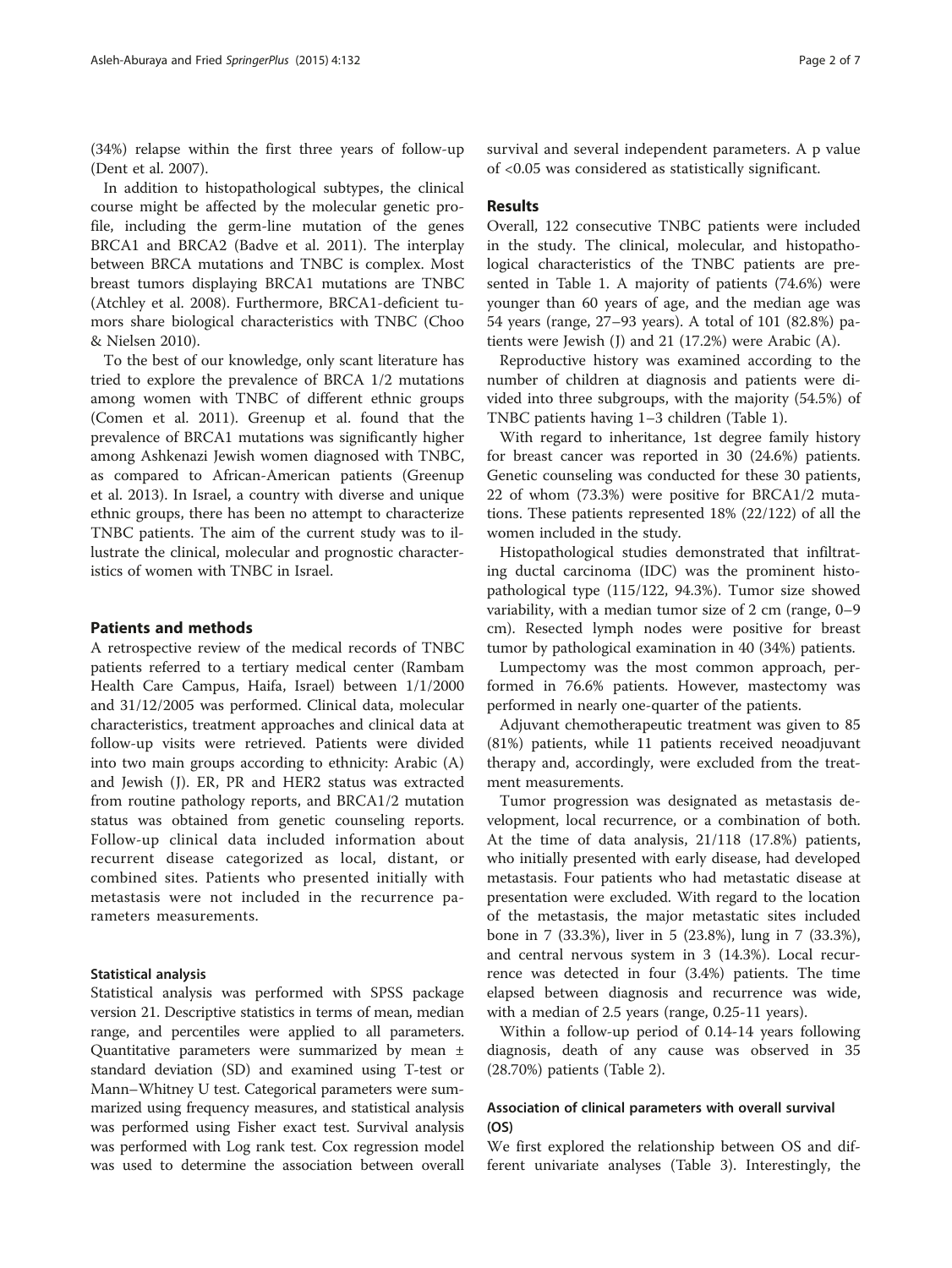| cnaracteristics of triple-negative breast cancer patients |              |                         |  |  |
|-----------------------------------------------------------|--------------|-------------------------|--|--|
| Characteristic                                            | N            | Percentage of total (%) |  |  |
| Age                                                       |              |                         |  |  |
| >60 years                                                 | 31           | 25.40                   |  |  |
| $\leq$ 60 years                                           | 91           | 74.60                   |  |  |
| No. of children                                           |              |                         |  |  |
| 0                                                         | 24           | 19.8%                   |  |  |
| $1 - 3$                                                   | 66           | 54.5%                   |  |  |
| $4+$                                                      | 31           | 25.6%                   |  |  |
| Missing                                                   | $\mathbf{1}$ |                         |  |  |
| <b>Ethnicity</b>                                          |              |                         |  |  |
| Jewish                                                    | 101          | 82.80                   |  |  |
| Arabic                                                    | 21           | 17.20                   |  |  |
| 1st degree family history                                 |              |                         |  |  |
| Positive for breast cancer                                | 30           | 24.60                   |  |  |
| Negative for breast cancer                                | 92           | 75.40                   |  |  |
| BRCA 1-2 mutation                                         |              |                         |  |  |
| Positive                                                  | 22           | 73.33                   |  |  |
| Negative                                                  | 8            | 26.67                   |  |  |
| Histopathological type                                    |              |                         |  |  |
| Invasive ducal carcinoma                                  | 115          | 94.30                   |  |  |
| Medullary carcinoma                                       | 3            | 2.45                    |  |  |
| Infiltration lobular carcinoma                            | 4            | 3.28                    |  |  |
| Involved lymph nodes <sup>a</sup>                         |              |                         |  |  |
| Absent                                                    | 78           | 66                      |  |  |
| 1-3 nodes                                                 | 27           | 23                      |  |  |
| $\geq$ 4 nodes                                            | 13           | 11                      |  |  |
| <b>Tumor size</b>                                         |              |                         |  |  |
| $\leq$ 2 cm                                               | 66           | 54.00                   |  |  |
| $>2.1$ cm                                                 | 56           | 46                      |  |  |
| Surgical intervention <sup>b</sup>                        |              |                         |  |  |
| Lumpectomy                                                | 90           | 76.30                   |  |  |
| Mastectomy                                                | 28           | 23.7                    |  |  |
| Adjuvant chemotherapy <sup>c</sup>                        |              |                         |  |  |
| Yes                                                       | 85           | 81                      |  |  |
| Νo                                                        | 20           | 19                      |  |  |
|                                                           |              |                         |  |  |

# <span id="page-2-0"></span>Table 1 Clinical, molecular and histopathological characteristics of triple-negative breast cancer patients

# Table 2 Clinical outcomes of triple-negative breast cancer patients Characteristic N Percentage of total (%)

Yes 25 21.18 No 93 78.88 Pattern of Recurrence<sup>®</sup> Local 4 3.39 Distant 21 17.80 Distant Metastasis Yes 21 17.80 No 97 82.20 Site of metastasis Liver 5 23.80 Lung 233.3 Central nervous system 3 14.30 **Bones** 7 33.30 Contralateral breast cancer Yes 20 10 8.20 No 112 91.80 Death of any cause Yes 35 28.70 No 87 71.30

Note

Recurrence

<sup>a</sup> Four patients had metastatic disease at presentation. These patients were not included in the recurrence measurements.

patients with four or more children was higher compared to patients with 1–3 children (Figure [2\)](#page-4-0).

Additional data from multivariate analysis demonstrated that patients over 60 years of age had a higher mortality risk when compared to patients younger than 60 years of age ( $p = 0.015$ ). Moreover a patient with one child or more had a higher risk of 4.9 folds for death when compared to women with no children ( $p = 0.034$ ) (Table [3\)](#page-3-0).

# **Discussion**

Several studies have illustrated the clinical and molecular characteristics of TNBC and showed that, unlike other breast cancer subtypes, TNBC is distinct because of lower disease-free survival, higher predisposition to form metastasis, and overall poor prognosis (Foulkes et al. [2010\)](#page-5-0). We hereby provide the first study which aims to characterize TNBC patients in Israel according to molecular and clinical parameters. In the current study, we demonstrated that TNBC is more common among patients younger than 60 years. This finding is in accordance with previous literature. Dent et al. found that the mean age of TNBC women at diagnosis was 53

#### Notes

<sup>a</sup>Exact number of involved lymph nodes missing in four patients.

<sup>b</sup>Four patients who had metastatic disease at presentation were not included in surgical and chemotherapy treatment.

<sup>c</sup>Adjuvant treatment data was missing for two patients, 11 patients received neoadjuvant treatment.

cumulative survival was significantly higher for TNBC patients younger than 60 years, compared to those over 60 years (Figure [1](#page-4-0)). Notably, the overall survival for those with a reproductive history of  $\geq 4$  children was significantly lower than for TNBC patients without children. Similarly, the risk of mortality among TNBC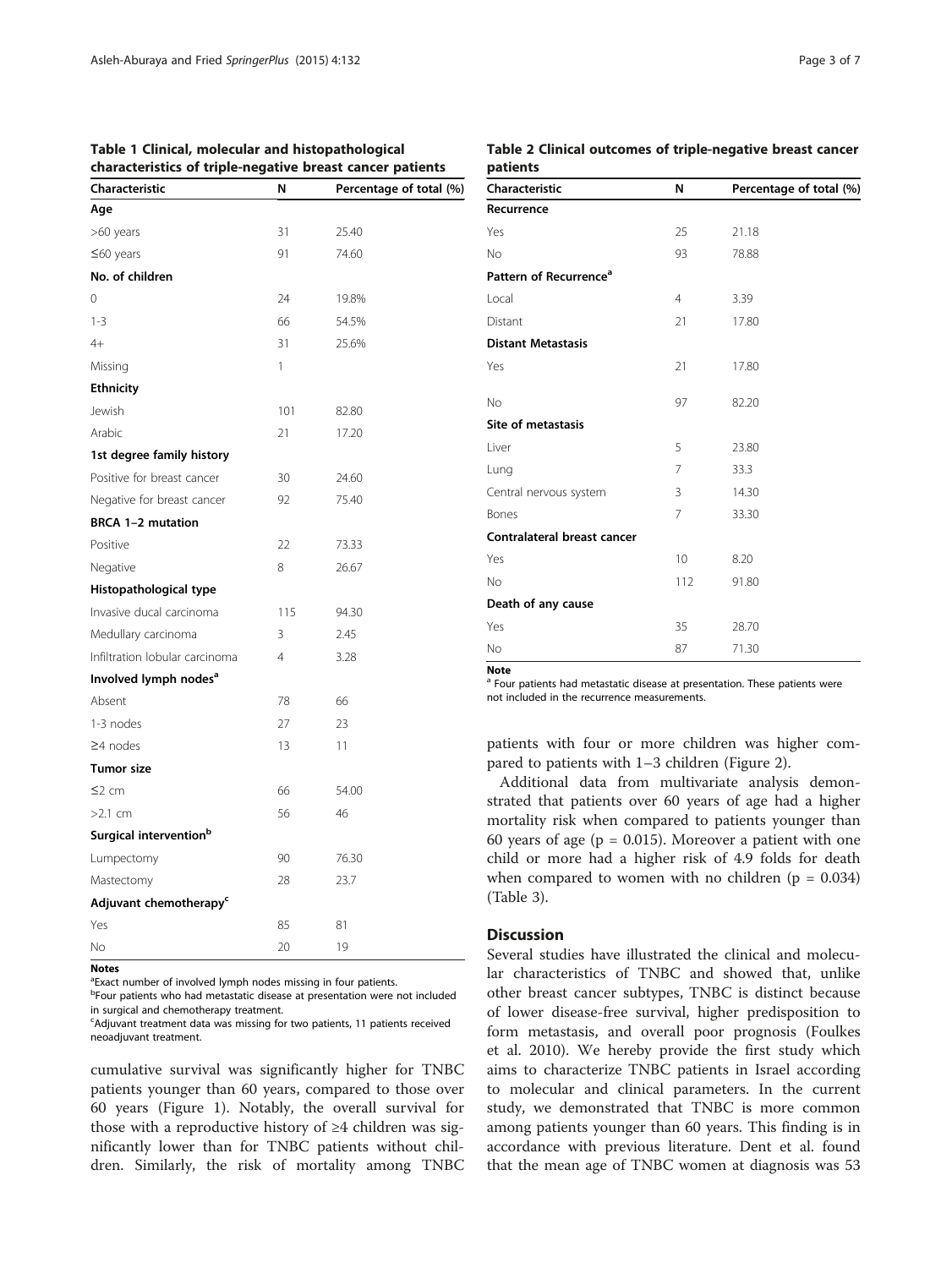| Univariate Analysis                    |                         |                         |         |  |
|----------------------------------------|-------------------------|-------------------------|---------|--|
| Characteristic                         | <b>Hazard ratio</b>     | 95% confidence interval | p value |  |
| Age                                    |                         |                         |         |  |
| >60 years vs ≤60 years                 | 2.1                     | 1.01-4.38               | 0.046   |  |
| No. of children                        |                         |                         |         |  |
| $0$ vs $4+$                            | 0.31                    | 0.098-0.953             | 0.041   |  |
| $1-3$ vs $4+$                          | 0.30                    | $0.18 - 0.86$           | 0.02    |  |
| $1 + vs 0$                             | 1.81                    | $0.63 - 5.2$            | 0.27    |  |
| Ethnicity                              |                         |                         |         |  |
| Arabic vs Jewish                       | 1.33                    | $0.40 - 4.42$           | 0.64    |  |
| <b>Family history</b>                  |                         |                         |         |  |
| Positive vs negative for breast cancer | 0.96                    | $0.42 - 2.17$           | 0.92    |  |
| Lymph nodes                            |                         |                         |         |  |
| Positive vs negative                   | 2.45                    | 1.07-5.60               | 0.033   |  |
| <b>Tumor size</b>                      |                         |                         |         |  |
| >2 cm vs ≤2 cm                         | 1.46                    | $0.68 - 3.10$           | 0.33    |  |
| Surgery                                |                         |                         |         |  |
| Mastectomy vs lumpectomy               | 1.45                    | $0.63 - 3.33$           | 0.38    |  |
| <b>Distant metastasis</b>              |                         |                         |         |  |
| Yes vs no                              | 7.06                    | 3.27-15.28              | < 0.001 |  |
| <b>Multivariate Analysis</b>           |                         |                         |         |  |
| Characteristic                         | 95% confidence interval |                         | p value |  |
| Age                                    |                         |                         |         |  |
| >60 years vs ≤60 years                 | 1.335-14.986            |                         | 0.015   |  |
| No. of children                        |                         |                         |         |  |
| $0 vs 1+$                              | 1.129-21.920            |                         | 0.034   |  |
|                                        |                         |                         |         |  |

<span id="page-3-0"></span>Table 3 Hazard ratio of overall survival and risk of death, according to different clinical and histopathological characteristics

years (Dent et al. [2007\)](#page-5-0) and Thike et al. reported a similar pattern with a median age of 52 years among TNBC at diagnosis (Thike et al. [2010\)](#page-6-0), while other histopathological breast cancer subtypes are generally diagnosed at an older age (Boyle [2012\)](#page-5-0).

We found that age younger than 60 years, nulliparity and absence of metastasis were associated with a statistically significant longer overall survival. It should be mentioned that only a few studies to date have examined age as an independent prognostic factor affecting clinical outcome among TNBC patients. Ovcaricek et al. reported a significantly higher risk of relapse for patients older than 65 years compared to those younger than 65 (Ovcaricek et al. [2011\)](#page-6-0). Nevertheless, no significant differences were noticed in OS between the two groups.

There are very few data regarding the relationship between hormone receptor profile, including TNBC, and classical risk factors (Boyle [2012](#page-5-0)), with the assumption that differences in histopathological subtypes might explain the distinct or contradicted susceptibility of these subtypes to different risk factors.

Most interestingly, the interplay between parity status and TNBC incidence and clinical course was investigated. Phipps et al. showed a lower incidence of TNBC among nulliparous women, with the number of births positively correlated to the risk of TNBC (Phipps et al. [2011](#page-6-0)). These findings were corroborated by Nagatsuma et al. who reported a significant correlation between Japanese patients who had given birth most recently to higher rates of advanced stages of breast cancer, with an increased risk of negative estrogen and progesterone receptors and TNBC tumors when compared with nulliparous patients or those who had given birth less recently (Nagatsuma et al. [2013\)](#page-6-0). Furthermore, significantly shorter overall survival rates were observed in patients with a more recent reproductive history when compared to patients with less recent parity (Nagatsuma et al. [2013](#page-6-0)). We showed that overall survival was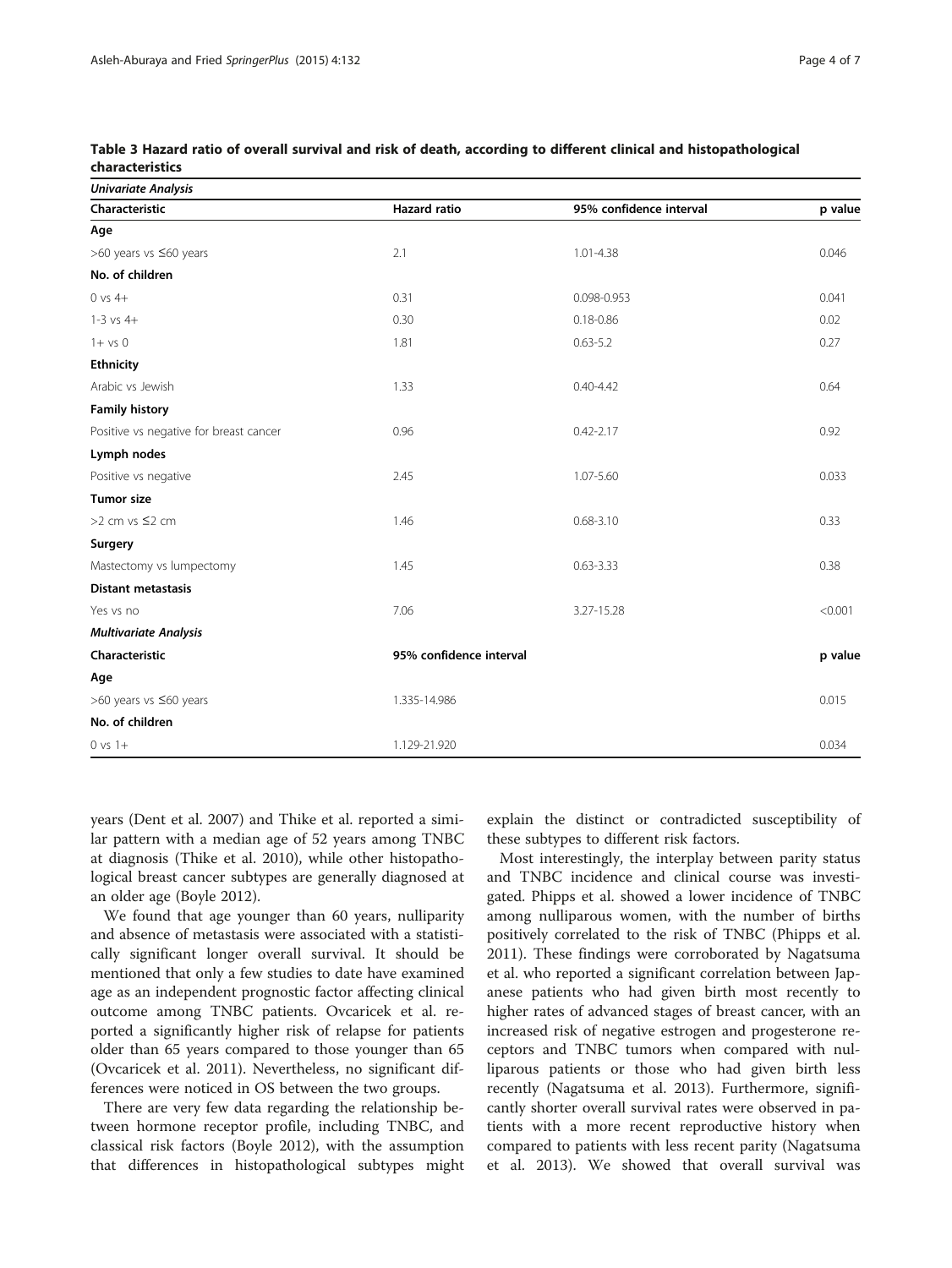<span id="page-4-0"></span>

significantly higher among nulliparous TNBC patients and correlated inversely with the number of births.

TNBC incidence varies among different ethnicities, suggesting that there are different genes that can predispose specific races to TNBC and distinct clinical behavior (Boyle [2012;](#page-5-0) Stead et al. [2009;](#page-6-0) Kurian et al. [2010](#page-6-0);

Amirikia et al. [2011;](#page-5-0) Huo et al. [2009](#page-6-0)). For instance, Stead et al. showed that TNBC was more prevalent among African-American women compared to White women (Stead et al. [2009](#page-6-0)). In addition, the lifetime risk of TNBC was highest among African-American women compared with Asian Hispanics and Whites in California (Kurian et al. [2010](#page-6-0)). In our study, however, ethnicity was

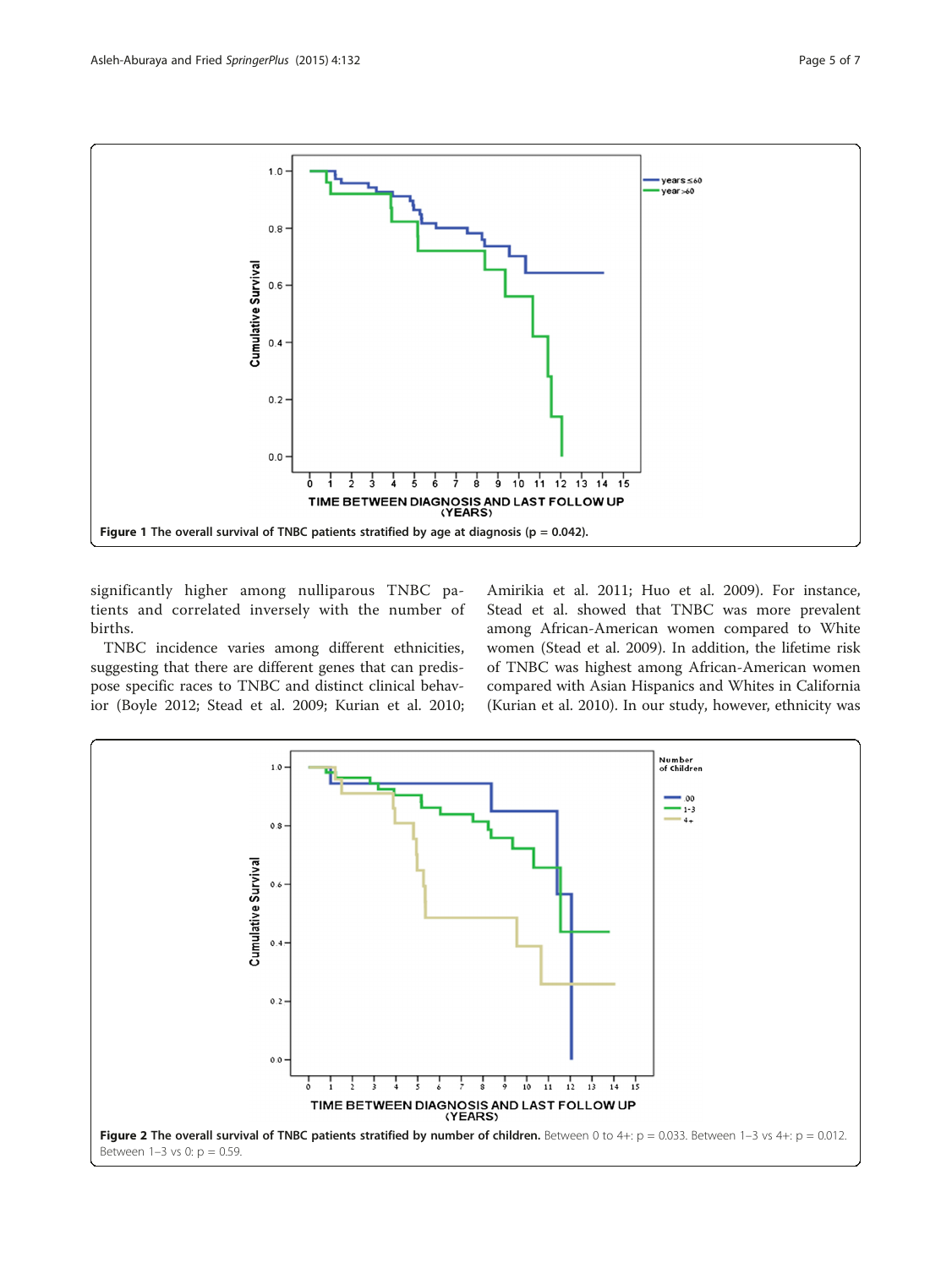<span id="page-5-0"></span>not shown to affect overall survival. Although the distribution of the patients matched the percentages in the general population, the small number of Arabic patients (17.2%), where the majority was Jewish patients, might preclude obtaining significant different results according to ethnicity.

It is well-known that the majority of breast cancers that present in patients with positive BRCA1 mutations are TNBC (Atchley et al. 2008; Musolino et al. [2007](#page-6-0)). Moreover, recent studies showed that BRCA1-deficient tumors possess similar biological characteristics to TNBC (Choo & Nielsen 2010). Despite this significant clinical and biological association, the clinical ramifications and prognostic value of BRCA mutations in TNBC subgroups are not established yet (Lee et al. [2011\)](#page-6-0). Lee et al. tried to illustrate the clinical outcomes according to BRCA status among TNBC patients. This study showed similar survival rates for carriers and non-carriers of BRCA mutations (Lee et al. [2011](#page-6-0)). In addition, a large study conducted by the Israel National Cancer Registration Center reported no significant differences among BRCA and non-BRCA patients of breast cancer (Rennert et al. [2007\)](#page-6-0).

The prevalence of BRCA mutations among TNBC patients reported in the literature is 10-30% (Evans et al. 2011; Gonzalez-Angulo et al. 2011), while generally almost 10% patients diagnosed with breast cancer have a BRCA mutation (Frank et al. 2002). In this study, BRCA mutations were present in 22 patients (18% of all patients). Furthermore, BRCA mutation prevalence comprised a 53.3% (16/30) of patients with a 1st degree family history of breast and/or ovarian cancer. These current results coincide with earlier results on early onset breast cancer study in Israeli populations, showing BRCA mutations that reached 31% in entire group, but 57% in patients with a family history of breast and/or ovarian cancer (Gershoni-Baruch et al. 2000). However, to the best of our knowledge, our study is the first to report the prevalence of BRCA mutations among Israeli TNBC patients.

In Israel, genetic counseling is recommended for earlyonset premenopausal Ashkenazi Jewish breast cancer patients and a familial history of breast or ovarian malignancy, regardless of histopathological subtype.

Kwon et al. reported significant results that supported routine testing of TNBC patients younger than 50 years as a cost-effective strategy, since this strategy provided an additional life expectancy for TNBC patients (Kwon et al. [2010\)](#page-6-0). However, no worldwide validated policy exists yet.

Our study has several limitations. Firstly, the small cohort studies precluded the power to detect significant differences regarding the effect of race on the clinical behavior of TNBC patients. Secondly, only a small number of patients underwent genetic counseling and much

smaller numbers were examined for BRCA1/2, thus precluding the ability to derive a conclusion about the clinical differences between BRCA and non-BRCA patients.

# Conclusions

We demonstrated that TNBC is more common among young patients below 60 years of age. The overall survival was significantly higher among nulliparous TNBC patients and correlated inversely with the number of births. Further prospective studies should reaffirm our findings and explore the effect of genetic profiling and ethnicity on the clinical course of TNBC patients.

#### Competing interests

The authors declare that they have no competing of interest.

#### Authors' contributions

KA and GF participated equally in: Study design, Methods setting, Data collection and analysis. KA and GF wrote, edited and revised the article manuscript. All authors read and approved the final manuscript.

## Received: 20 February 2015 Accepted: 23 February 2015 Published online: 15 March 2015

#### References

- Amirikia KC, Mills P, Bush J, Newman LA (2011) Higher population-based incidence rates of triple-negative breast cancer among young African-American women: implications for breast cancer screening recommendations. Cancer 117 (12):2747–2753, doi: 10.1002/cncr.25862
- Atchley DP, Albarracin CT, Lopez A, Valero V, Amos CI, Gonzalez-Angulo AM, Hortobagyi GN, Arun BK (2008) Clinical and pathologic characteristics of patients with BRCA-positive and BRCA-negative breast cancer. J Clin Oncol 26(26):4282–4288, doi: 10.1200/JCO.2008.16.6231
- Badve S, Dabbas DJ, Schnitt SJ, Baehner FL, Decker T, Eusebi V, Fox SB, Ichihara S, Jacquemier J, Lakhani SR, Palacios J, Rakha EA, Richardson AL, Schmitt FC, Tan PH, Tse GM, Weigelt B, Ellis IO, Reis-Filho JS (2011) Basal-like and triple-negative breast cancers: a critical review with an emphasis on the implications for pathologists and oncologists. Mod Pathol 24:157–167
- Boyle P (2012) Triple-negative breast cancer: epidemiological considerations and recommendations. Ann Oncol 23(Suppl 6):vi7–vi12
- Carey L, Winer E, Viale G, Cameron D, Gianni L (2010) Triple-negative breast cancer: disease entity or title of convenience? Nat Rev Clin Oncol 7:683–692
- Choo JR, Nielsen TO (2010) Biomarkers for basal-like breast cancer. Cancers (Basel) 2(2):1040–1065, doi: 10.3390/cancers2021040
- Comen E, Davids M, Kirchoff T, Hudis C, Offit K, Robson M (2011) Relative contributions of BRCA1 and BRCA2 mutations to "triple-negative" breast cancer in Ashkenazi women. Breast Cancer Res Treat 129:185–190
- Dent R, Trudeau M, Pritchard K, Hanna WM, Kahn HK, Sawka CA, Lickley LA, Rawlinson E, Sun P, Narod SA (2007) Triple-negative breast cancer: clinical features and patterns of recurrence. Clin Cancer Res 13:4429–4434
- DeSantis C, Siegel R, Bandi P, Jemal A (2011) Breast cancer statistics. CA Cancer J Clin 61(6):409–418, doi: 10.3322/caac.20134
- Evans DG, Howell A, Ward D, Lalloo F, Jones JL, Eccles DM (2011) Prevalence of BRCA1 and BRCA2 mutations in triple negative breast cancer. J Med Genet 48:520–522, doi: 10.1136/jmedgenet-2011-100006
- Foulkes WD, Smith IE, Reis-Filho JS (2010) Triple-negative breast cancer. N Engl J Med 363(20):1938–1948
- Frank TS, Deffenbaugh AM, Reid JE, Hulick M, Ward BE, Lingenfelter B, Gumpper KL, Scholl T, Tavtigian SV, Pruss DR, Critchfield GC (2002) Clinical characteristics of individuals with germline mutations in BRCA1 and BRCA2: analysis of 10,000 individuals. J Clin Oncol 20(6):1480–1490
- Gershoni-Baruch R, Dagan E, Fried G, Bruchim Bar-Sade R, Sverdlov-Shiri R, Zelicksson G, Friedman E (2000) Significantly lower rates of BRCA1/BRCA2 founder mutations in Ashkenazi women with sporadic compared with familial early onset breast cancer. Eur J Cancer 36(8):983–986
- Gonzalez-Angulo AM, Timms KM, Liu S, Chen H, Litton JK, Potter J, Lanchbury JS, Stemke-Hale K, Hennessy BT, Arun BK, Hortobagyi GN, Do KA, Mills GB, Meric-Bernstam F (2011) Incidence and outcome of BRCA mutations in